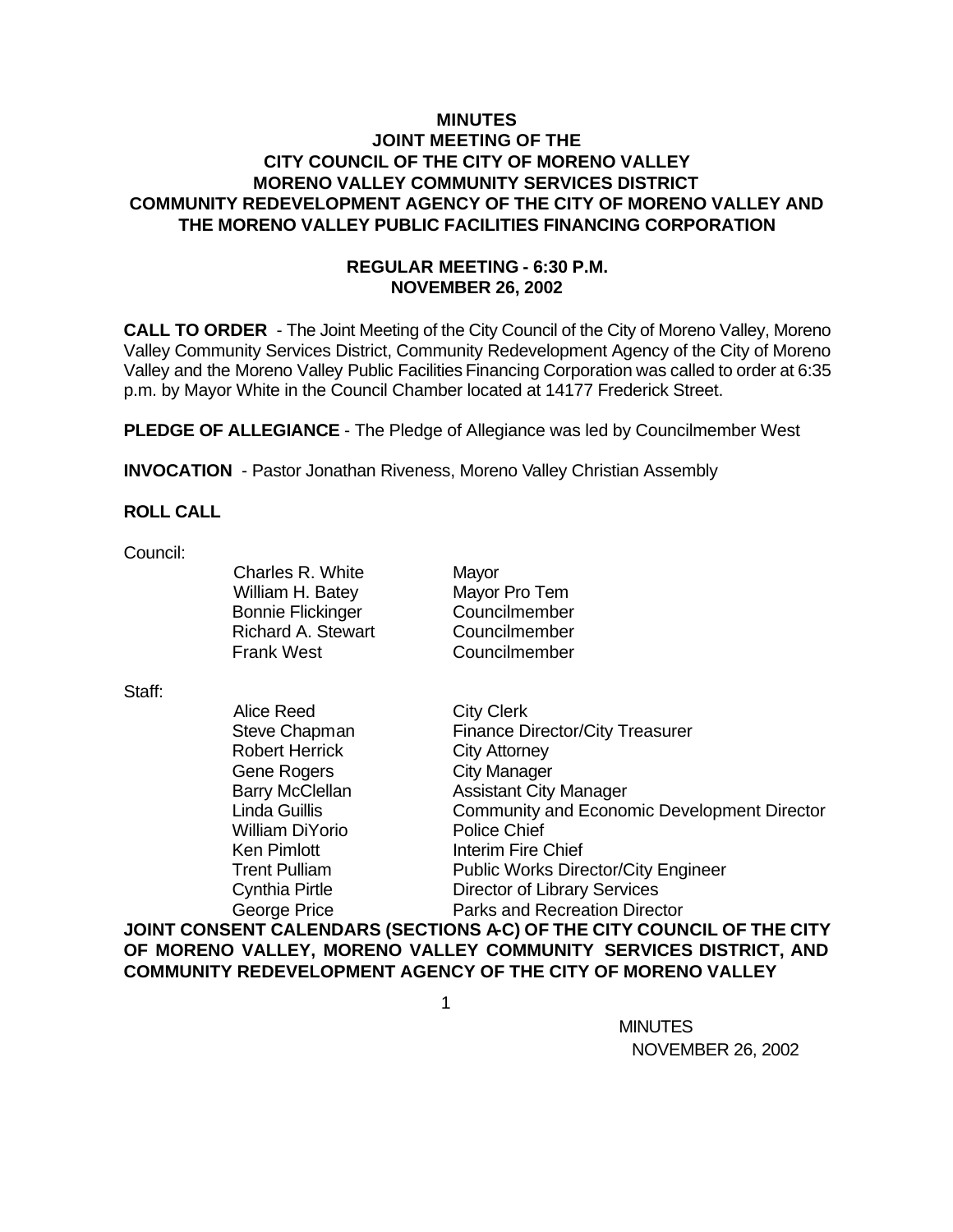Mayor White opened the agenda items for the Consent Calendars for public comments.

Ray Hosman – Address matter of record (Item A4)

1) Recommended that Councilmember Flickinger recuse herself from Items A4 & C2

Michael Lanitis – 13237 Terry Court (Item A9, Item A16, Item 17)

- 1) Supports retaining truck parking
- 2) Voiced opposition to speed bumps on City streets
- 3) Voiced opposition to continuance of election results

Mayor Pro Tem Batey made a motion, seconded by Councilmember Stewart to approve the Consent Calendars in their entireties, except for Item A9, which was pulled for separate discussion/action. Motion carried. Roll call vote.

# **A. CONSENT CALENDAR** - **CITY COUNCIL**

- A1. ORDINANCES FIRST READING BY TITLE ONLY Waived reading of all Ordinance Introductions and read by title only.
- A2. PARCEL MAP 27548 PARTIAL RECONVEYANCE JENNINGS COURT, NORTH OF PENUNURI PLACE AND EAST OF MORTON ROAD Authorized the Mayor to execute the Partial Reconveyance to reconvey the interest in Parcels 1 and 2 of Parcel Map 27548 in the Deed of Trust known as Instrument No. 2002-283651, recorded May 28, 2002, in the Official Records of Riverside County, California; and directed the City Clerk to forward the signed Partial Reconveyance to the County Recorder's Office for recordation.
- A3. APPROVAL OF FINAL MAP 23553-4 SINGLE FAMILY RESIDENTIAL PROJECT AND ACCEPTANCE OF AGREEMENT AND BONDS FOR PUBLIC RIGHT OF WAY IMPROVEMENTS, EAST SIDE OF PIGEON PASS ROAD, NORTH OF SUNNYMEAD RANCH PARKWAY (MV DEVELOPMENT, LOC) Approved Final Map 235534, authorized the City Clerk to sign the map and transmit said map to the County Recorder's Office for recordation; accepted the bonds and Agreement for Public Improvements; authorized the Mayor to execute the agreement; and directed the City Clerk to forward the signed agreement to the County Recorder's Office for recordation.
	- A4. PALM DESERT DEVELOPMENT COMPANY (PDDC) HEACOCK COTTONWOOD II, LIMITED PARTNERSHIP (COTTONWOOD PLACE PHASE I) REFINANCE AND SUBORDINATION REQUEST Approved the Subordination Agreement by and between ACRS Commercial Mortgage Company, the Community Redevelopment Agency, and Heacock Cottonwood Limited Partnership.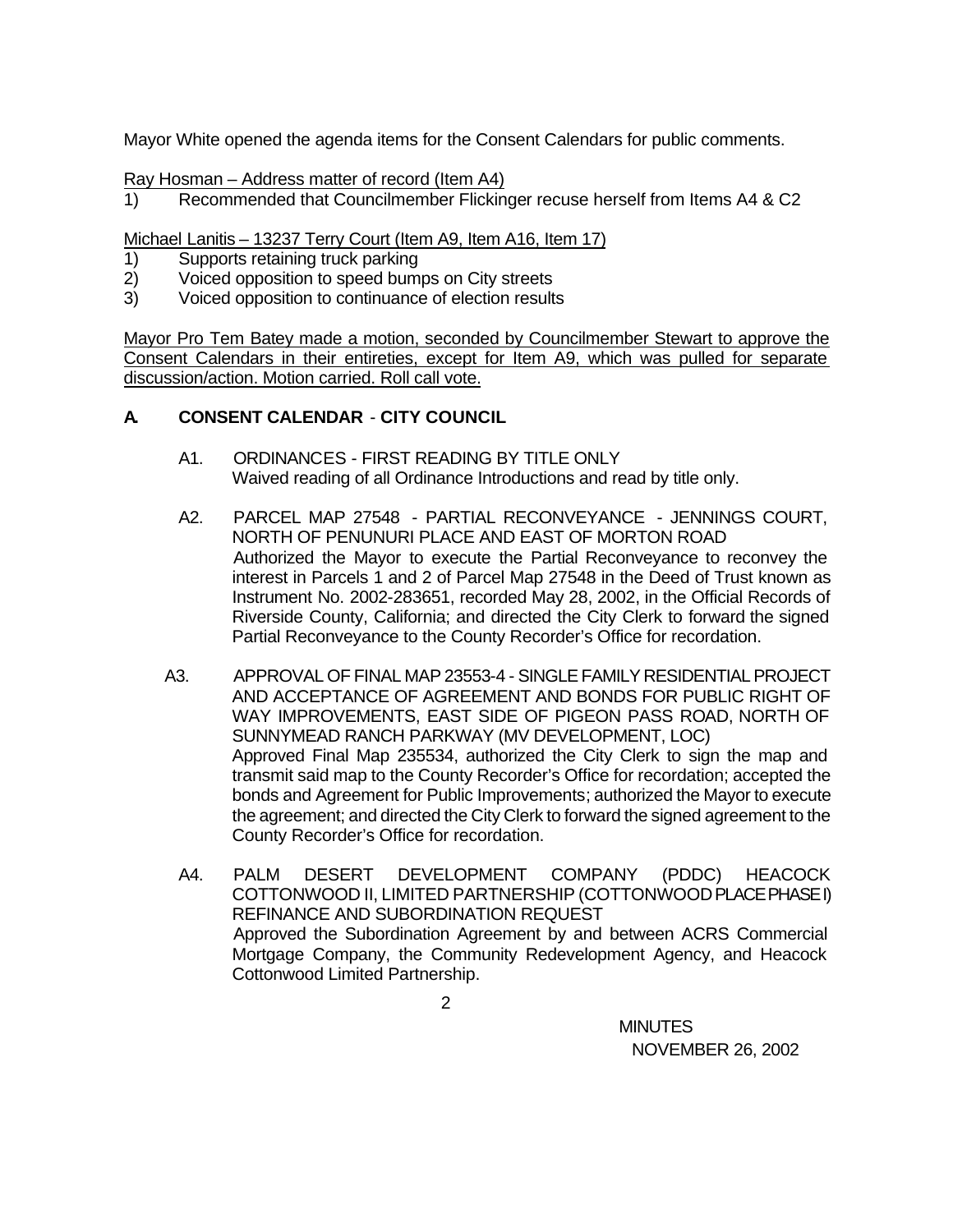- A5. ACCEPTANCE OF OFFICE OF TRAFFIC SAFETY (OTS) GRANT FUNDING, "CALIFORNIA SEAT BELT COMPLIANCE CAMPAIGN" Accepted the OTS Grant in the amount of \$12,675.00 entitled "California Seat Belt Compliance Campaign". This will allow the MVPD to provide directed enforcement related to seat belt and child safety seat usage during the holiday periods.
- A6. AMENDMENT TO AGREEMENT FOR PROFESSIONAL CONSULTANT SERVICES FOR THE MYERS AVENUE STREET IMPROVEMENTS FROM HEACOCK STREET TO PERRIS BOULEVARD AND MISCELLANEOUS STREET IMPROVEMENTS WITHIN TRACT 22139, TRACT 24478, AND PLOT PLAN 1338, PROJECT NO. 98-92774-2 Approved the Amendment to Agreement for Professional Consultant Services with Caltrop Engineering Corporation for additional inspection services for the Myers Avenue street improvements from Heacock Street to Perris Boulevard and miscellaneous street improvements; authorized the Mayor to execute the Amendment to Agreement for Professional Consultant Services between the City and Caltrop Engineering Corporation; and authorized an increase in the Purchase Order for Caltrop Engineering Corporation in the not-to-exceed amount of \$26,047.18 (Account No. 892.71520).
- A7. MINUTES REGULAR MEETING OF NOVEMBER 12, 2002 Approved as submitted.
- A8. WARRANT REPORT OCTOBER, 2002 Adopted Resolution No. 2002-73, approving the Warrant Report, dated October 22, 2002 in the total amount of \$9,010,195.43.

Resolution No. 2002-73

A Resolution of the City Council of the City of Moreno Valley, California, Approving the Warrant Report dated October 31, 2002

A10. APPROVAL OF AN ADDITIONAL APPROPRIATION OF FUNDS FOR A PROFESSIONAL CONSULTANT PLAN CHECK SERVICES AND APPROVAL OF A PROFESSIONAL SERVICES AGREEMENT FOR AN ADDITIONAL CONSULTANT SERVICES CONTRACT FOR PLAN CHECK SERVICES FOR THE PUBLIC WORKS DEPARTMENT LAND DEVELOPMENT DIVISION Approved an additional appropriation to the Public Works Professional Services Fund (00011-52310-0255) in the amount of \$500,000; approved the Agreement for Professional Consultant Services with Gong Enterprises, Inc. (GEI); authorized the Mayor to execute the contract with Gong Enterprises, Inc. as approved by the City Attorney; and authorized the issuance of Purchase Orders to Gong Enterprises, Inc., on a project-by-project basis for amounts not to exceed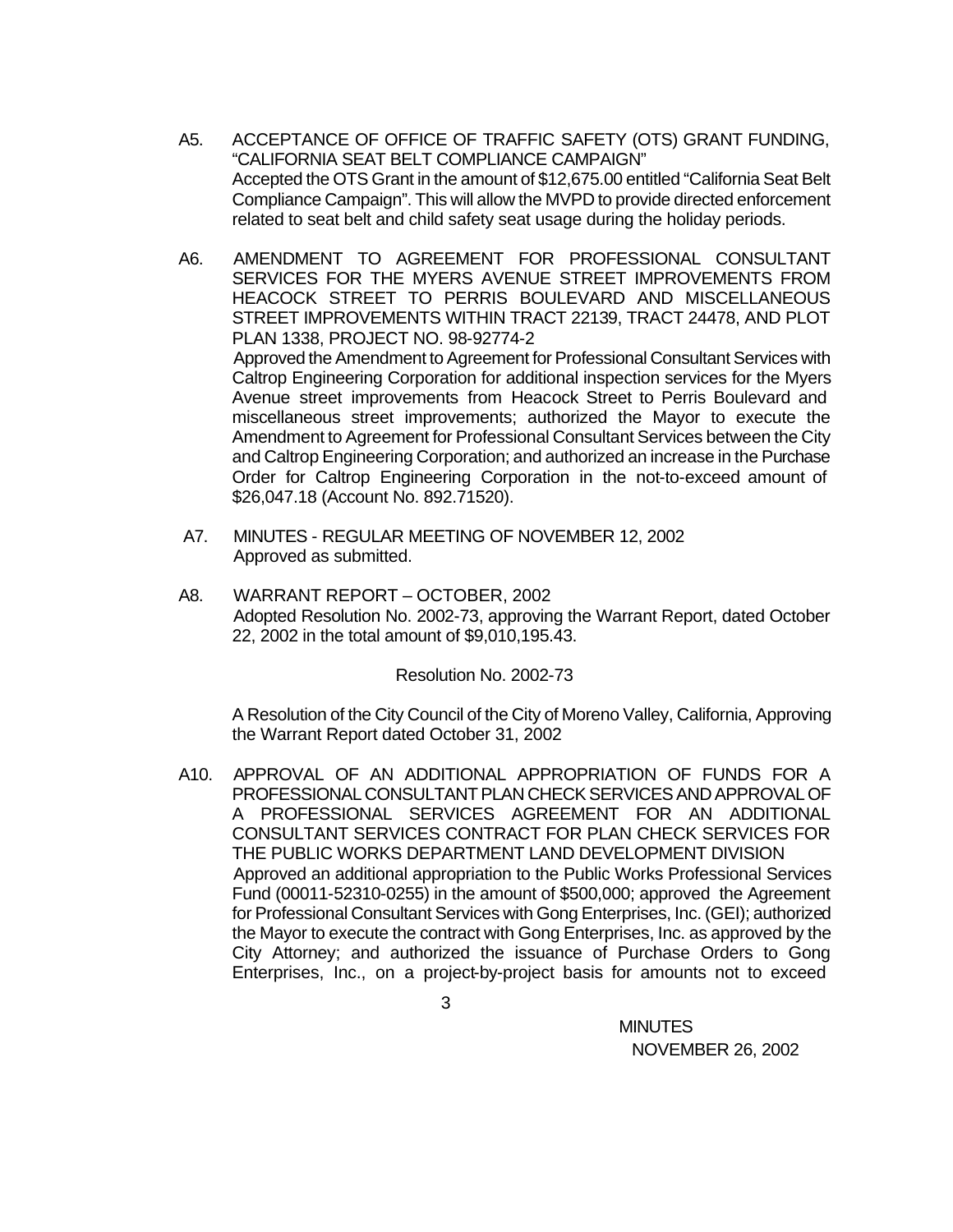\$100,000 when all parties have signed the contracts. (Account No. 00011.52310.6255).

A11. RESOLUTION NO. 2002-74 - APPROVE THE SUBMITTAL OF GRANT APPLICATIONS AND CERTIFY THE AVAILABLE MATCHING FUNDS FOR THE BICYCLE TRANSPORTATION ACCOUNT PROGRAM Approved the submittal of grant applications for the Bicycle Transportation Account (BTA) Program and adopted Resolution No. 2002-74, certifying the availability of matching funds.

### Resolution No. 2002-74

A Resolution of the City Council of the City of Moreno Valley, California, Certifying the Availability of Matching Funds for the Bicycle Transportation Account Program

A12. APPROVE AMENDMENTS TO TRUST AGREEMENT AND REIMBURSEMENT AGREEMENT FOR DELIVERY OF A CONFIRMING LETTER OF CREDIT WITH CALIFORNIA STATE TEACHER'S RETIREMENT SYSTEM Adopted Resolution No. 2002-75, approving the First Amendment to the Trust Agreement and the First Amendment to the Reimbursement Agreement; Resolution No. 2002-75

A Resolution of the City Council of the City of Moreno Valley, California, Authorizing the Execution and Delivery of a First Amendment to Trust Agreement and a First Amendment to Reimbursement Agreement and Authorizing the Execution and Delivery of Certain Other Documents and Certificates and Approving Other Related Actions in Connection Therewith

Approved the First Amendment to the Trust Agreement providing for (i) the delivery of a Confirmation Letter of Credit, (ii) an Alternate Confirmation Letter of Credit, and (iii) the release of the Confirmation Letter of Credit if the Letter of Credit Bank is upgraded to the same AAA rating; approved the First Amendment to the Reimbursement Agreement, which permits the provision for a Confirmation Letter of Credit; and adopted Resolution No. MVPFFC 2002-02, approving the First Amendment to the Trust Agreement.

# Resolution No. MVPFFC 2002-02

A Resolution of the Moreno Valley Public Facilities Financing Corporation of the City of Moreno Valley, California, Authorizing the Execution and Delivery of A First Amendment to Trust Agreement and Authorizing the Execution and Delivery of Certain Other Documents and Certificates and Approving Other Related Actions in Connection Therewith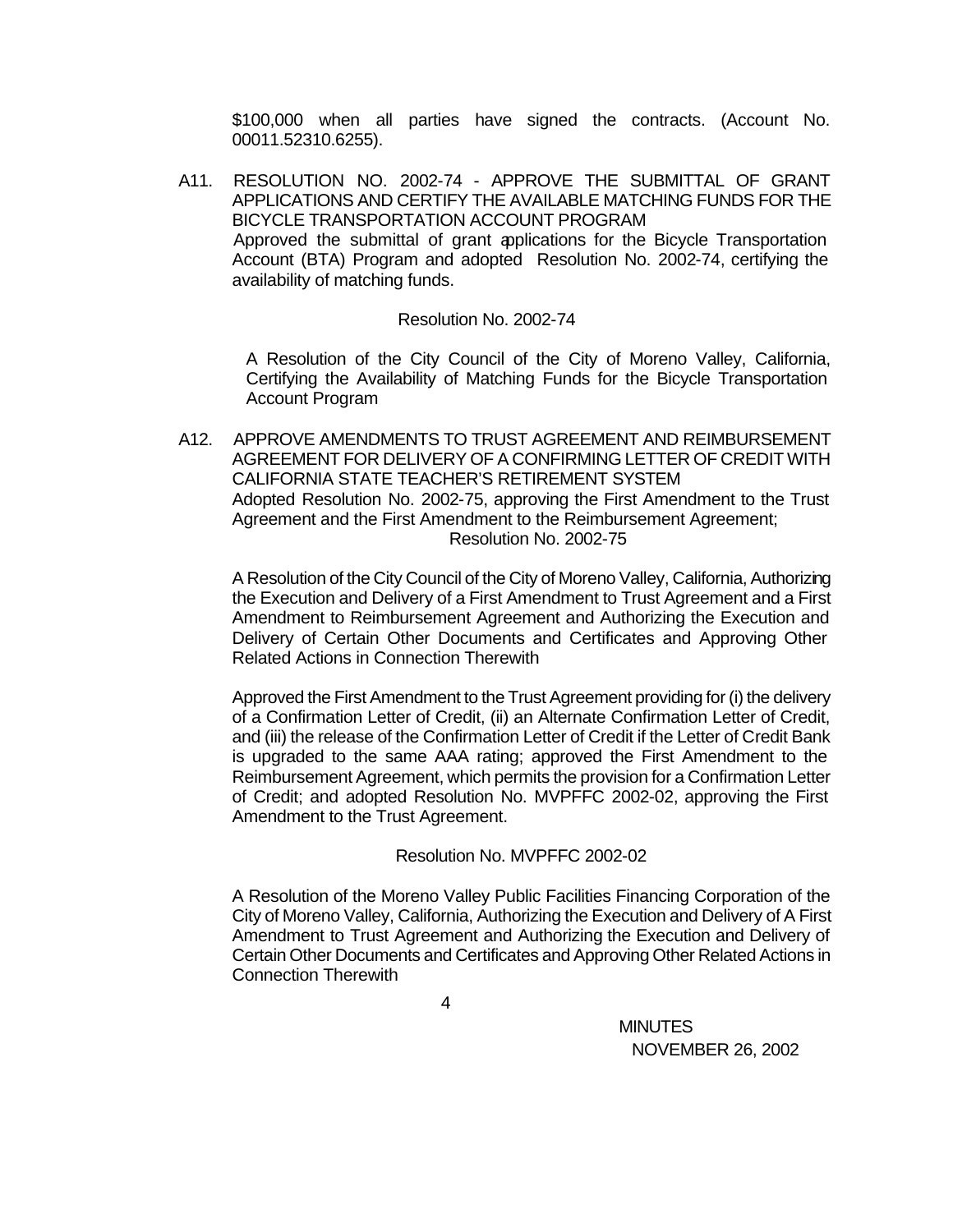- A13. RESOLUTION IN HONOR OF SUPERVISOR TOM MULLEN (Continued to future date)
- A14. MARCH INLAND GROUND ACCESS PROJECT ADOPT RESOLUTION NO. 2002-77, A RESOLUTION OF THE CITY COUNCIL OF THE CITY OF MORENO VALLEY AUTHORIZING ACCEPTANCE OF THE PUBLIC RIGHT-OF-WAY IMPROVEMENTS AS COMPLETE AND ACCEPTING INDIAN STREET AND SAN MICHELE ROAD INTO THE CITY MAINTAINED STREET SYSTEM Adopted Resolution No. 2002-77 authorizing acceptance of the public right-of-way improvements as complete.

### Resolution No. 2002-77

A Resolution of the City Council of the City of Moreno Valley, California, Authorizing the Acceptance of the Public Right-of-Way Improvements as Complete Within the March Inland Port Ground Access Project, and Accepting Indian Street and San Michele Road Into the City Maintained Street System

A15. AWARD BID FOR 75' AERIAL LADDER TRUCK

Awarded the bid for purchase of a 75' Aerial Ladder Truck to Smeal Fire Apparatus Company, Snyder, Nebraska as being in the best interest of the City; and authorized the Finance Director to issue a purchase order to Smeal Fire Apparatus Company in the amount of \$533,200.

- A16. REQUEST FOR FUNDING SPEED HUMP PILOT PROGRAM Authorized staff to hire a consultant to perform the engineering and evaluation of the speed hump pilot program; and authorized the Finance Director to establish an account number for this work and appropriate \$50,000 from the Gas Tax Fund from the unencumbered Gas Tax Fund balance to cover the costs for: Consultant services to perform site evaluation, preliminary engineering, and community surveys for the implementation of the speed hump pilot program and Labor and material to construct the speed humps.
- A17. REQUEST FOR CONTINUANCE OF THE CERTIFICATION OF GENERAL MUNICIPAL ELECTION RESULTS Continued to December 10, 2002 the certification of the election results of the General Municipal Election held November 5, 2002.

# **B. CONSENT CALENDAR** - **COMMUNITY SERVICES DISTRICT**

B1. ORDINANCES - FIRST READING BY TITLE ONLY Waived reading of all Ordinance Introductions and read by title only.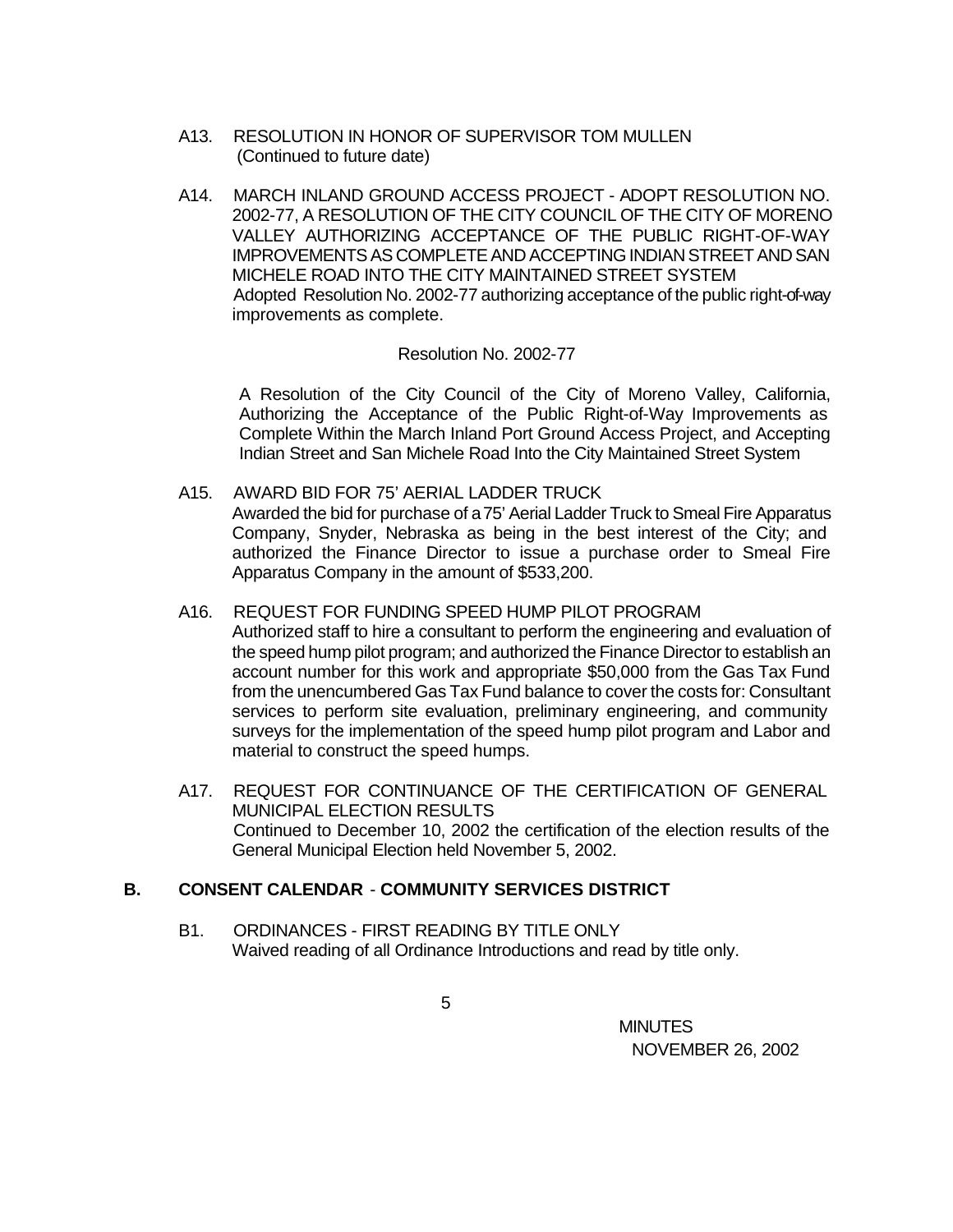## B2. MINUTES - REGULAR MEETING OF NOVEMBER 12, 2002

## **C. CONSENT CALENDAR** - **COMMUNITY REDEVELOPMENT AGENCY**

- C1. ORDINANCES FIRST READING BY TITLE ONLY Waived reading of all Ordinance Introductions and read by title only.
- C2. PALM DESERT DEVELOPMENT COMPANY (PDDC) HEACOCK COTTONWOOD II, LIMITED PARTNERSHIP (COTTONWOOD PLACE PHASE I) REFINANCE AND SUBORDINATION REQUEST Approved the Third Amendment to Owner Participation Agreement by and between the Community Redevelopment Agency of the City of Moreno Valley and Heacock Limited Partnership; approved the Subordination Agreement by and between ACRS Commercial Mortgage Company, the Community Redevelopment Agency, and Heacock Cottonwood Limited Partnership; and authorized the Agency Executive Director to execute the necessary documents.
- C3. ACQUISITION AND REHABILITATION OF DISTRESSED RENTAL UNITS BY A COMMUNITY HOUSING DEVELOPMENT CORPORATION Approved the Affordable Housing Agreement by and between the Community Redevelopment Agency of the City of Moreno Valley and Riverside Housing Development Corporation, funded the project from the Rental Rehabilitation Account Number 894-91310-6938, and authorized the Agency Executive Director to execute the necessary documents.
- C4. MINUTES REGULAR MEETING OF NOVEMBER 12, 2002 Approved as submitted.

# **D. PUBLIC HEARINGS**

D1. PUBLIC HEARING REGARDING THE MAIL BALLOT PROCEEDING TO REACTIVATE COMMUNITY SERVICES ZONE D (PARKWAY LANDSCAPE MAINTENANCE) AT THE STANDARD SERVICE LEVEL FOR TRACT 20715

President White opened the public testimony portion of the public hearing; there being none, public testimony was closed.

Mayor Pro Tem made a motion, seconded by Councilmember Flickinger to verify and accept the results of the mail ballot proceeding, as identified on the Official Tally Sheet and Assessor Parcel Number (APN) listing; and receive and file with the City Clerk's Office the accepted Official Tally Sheet and APN listing; and authorize and impose the CSD Zone D charge. Motion carried 5-0.

D2. A PUBLIC HEARING REGARDING A GENERAL PLAN AMENDMENT (PA02-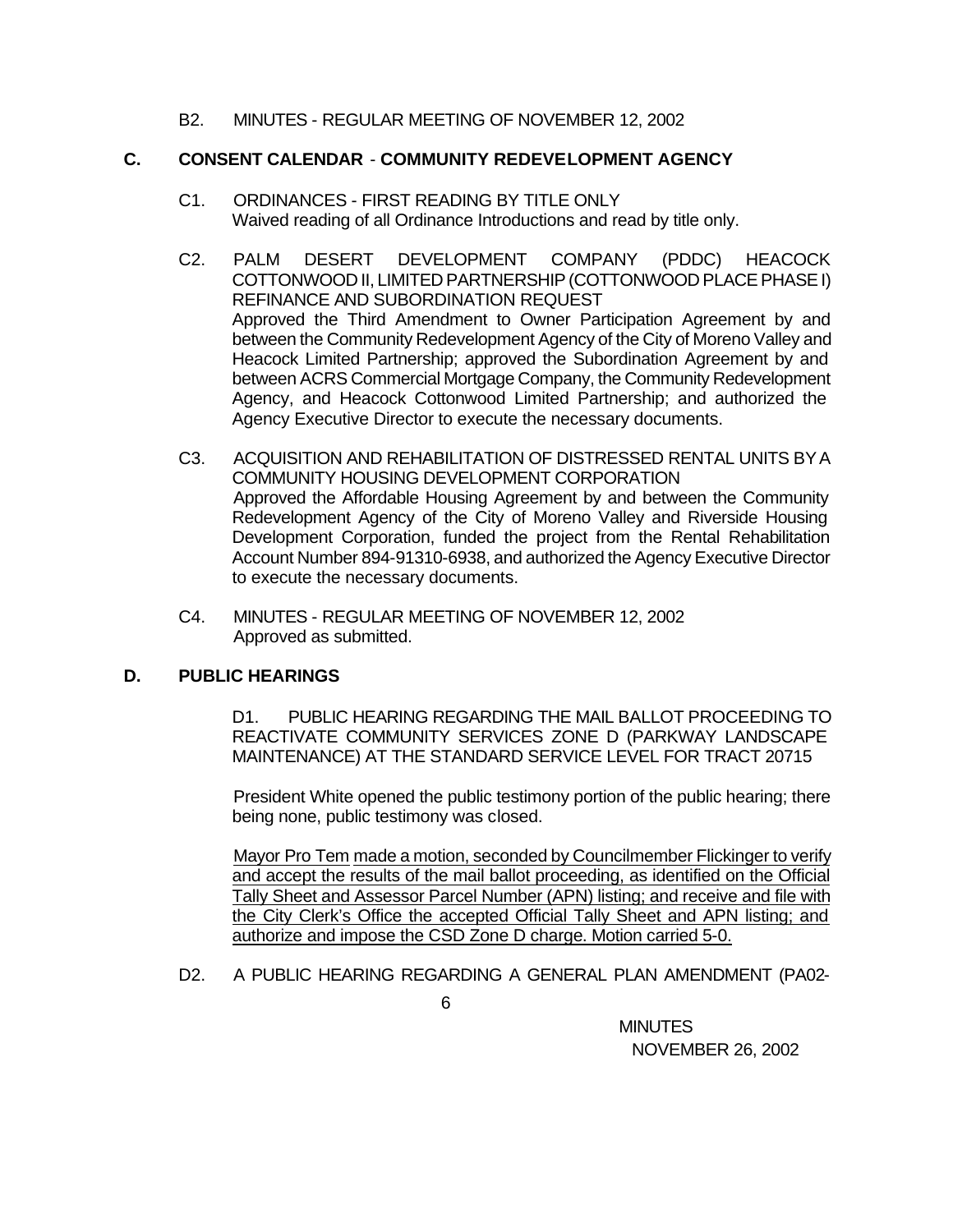0050) CHANGE OF ZONE (PA02-0051) AND CONDITIONAL USE PERMIT (PA02-0052) FOR A SELF-STORAGE FACILITY LOCATED ON THE SOUTH SIDE OF SUNNYMEAD BOULEVARD, BETWEEN PERRIS BOULEVARD AND KITCHING STREET AND SUBMITTED BY CHUCK PIFER OF PIFER DEVELOPMENT (CONTINUED FROM NOVEMBER 12, 2002) (PUBLIC TESTIMONY PORTION OF HEARING HAS BEEN CLOSED)

Councilmember Flickinger made a motion, seconded by Councilmember Stewart to Adopt a Negative Declaration for PA02-0050 (General Plan Amendment), PA02- 0051 (Change of Zone), and PA02-0052 (Conditional Use Permit) pursuant to Section 15063 (c) of the California Environmental Quality Act (CEQA) Guidelines; and Approve Resolution No. 2002-69, thereby approving PA02-0050 (General Plan Amendment), based on the findings in the City Council Resolution; and Introduce Ordinance No. 612, thereby approving PA02-0051 (Change of Zone) based on the findings in City Council Ordinance; and Introduce Ordinance No. 612 Amending the Official Zoning Atlas of Said City, Changing the Zone From R-15 (Residential – 15) to Community Commercial (CC) for a 2.8 Acre Parcel of Land Located on the South Side of Sunnymead Boulevard, Between Perris Boulevard and Kitching Street; and Approve Resolution No. 2002-70, thereby approving PA02-0052 (Conditional Use Permit), based on the findings in City Council Resolution and the conditions of approval. Motion carried 4-1, Mayor Pro Tem Batey opposed. Roll call vote.

D3(a). PA01-0047 - MUNICIPAL CODE AMENDMENT - AN ORDINANCE TO REPLACE THE ADULT ENTERTAINMENT BUSINESSES SECTION 9.09.030 OF THE MUNICIPAL CODE ADDING CHAPTER 11.07 TO THE MUNICIPAL CODE ENTITLED "ADULT BUSINESS PERFORMER LICENSE" AND OTHER MINOR CHANGES TO CHAPTER 9.02 OF THE MUNICIPAL CODE

D3(b). PA02-0085, SPECIFIC PLAN #208 AMENDMENT, A SPECIFIC PLAN AMENDMENT CHANGING THE SEXUALLY ORIENTED BUSINESSES USE CONTAINED IN THE SPECIFIC PLAN INDUSTRIAL LAND USE TABLE BY REMOVING THE REFERENCE TO IT AS A PERMITTED USE AND CHANGING THE COMMERCIAL/SERVICE SEXUALLY ORIENTED BUSINESSES PARAGRAPH FROM THE SPECIFIC PLAN TO REFLECT THAT MUNICIPAL CODE SECTION 9.09.030 REGULATED THE ZONING, LICENSING, AND OPERATIONAL STANDARDS OF SEXUALLY ORIENTATED BUSINESSES (NOW KNOWN AS ADULT BUSINESS USES)

Mayor White opened the public testimony portion of the public hearing. Public comments were received by Ray Hosman, Pete Bleckert, Michael Lanitis, and Weldon Greenlee.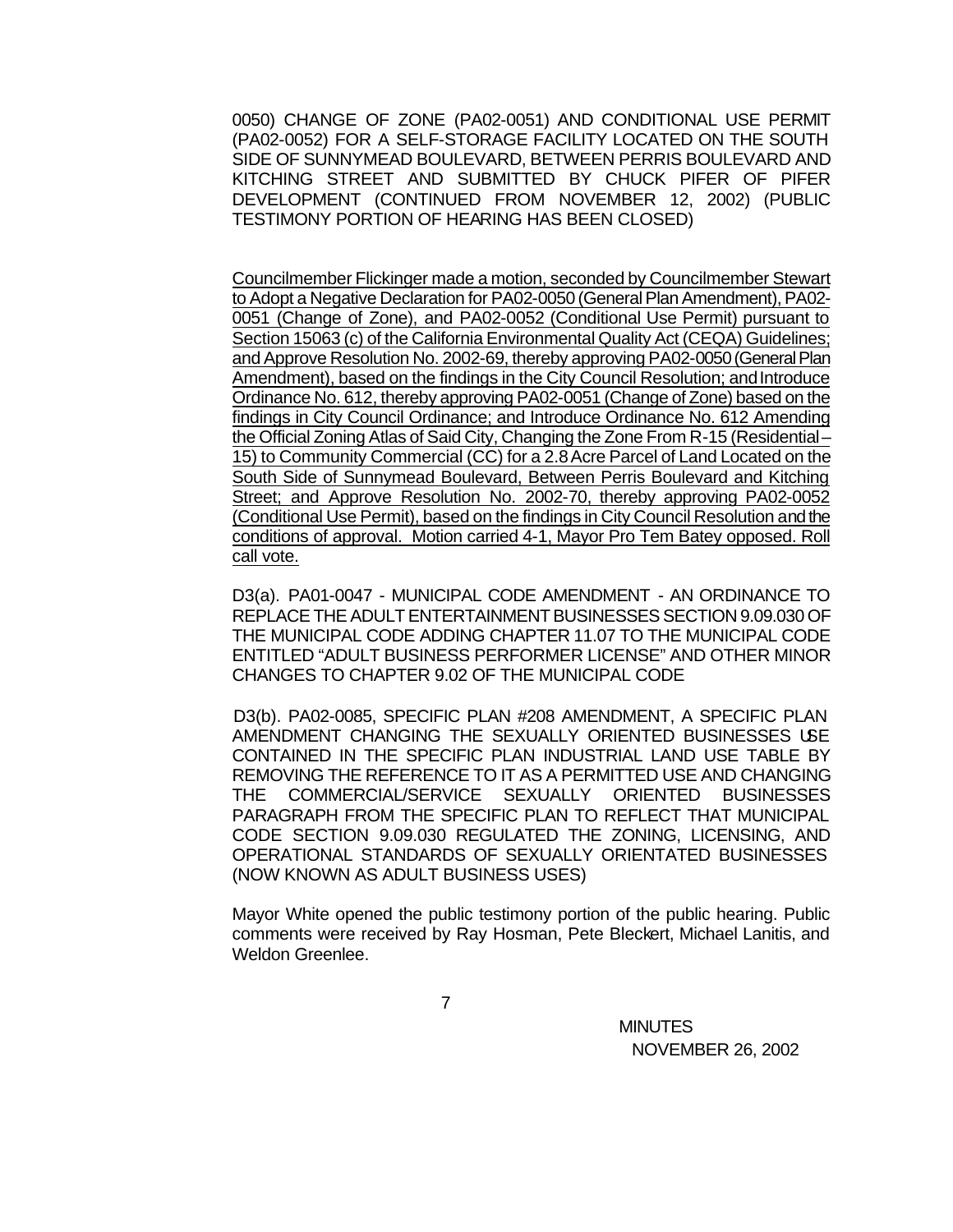Mayor Pro Tem Batey made a motion, seconded by Councilmember Flickinger to adopt Resolution No. 2002-72, Adopting a Negative Declaration Regarding an Ordinance of the City Council of the City of Moreno Valley, California Amending Section 9.09 of the Moreno Valley Municipal Code and the Moreno Valley Industrial Area Plan (Specific Plan 208), Providing Comprehensive Regulations for Adult Business Including Zoning, Licensing and Operational Standards, and Adding Chapter 11.07 to the Moreno Valley Municipal Code Entitled "Adult Business Performer License;" and Introduce Ordinance No. 613; Amending Chapter 9.09 of the Moreno Valley Municipal Code and the Moreno Valley Industrial Area Plan (Specific Plan 208), Providing Comprehensive Regulations for Adult Businesses Including Zoning, Licensing and Operational Standards, and Adding Chapter 11.07 to the Moreno Valley Municipal Code Entitled "Adult Business Performer License." Motion carried 5-0. Roll call vote.

# **RECESS;**

# **RECONVENE**

D4. RESOLUTION NO. 2002-79 VACATING A PORTION OF DAVIS ROAD FROM THE SOUTHERLY LINE OF GATO DEL SOL AVENUE SOUTH TO THE CITY LIMIT (CONTINUED FROM SEPTEMBER 24, 2002)

Mayor White opened the public testimony portion of the public hearing. Public comments were received by Debbra O'Brien, Ray Hosman, George Hague, Ann Turner McKibben, Michael Lanitis, Tom Paulek, Sue Nash, Margie Breitkreuz, Susan Gilchrist, and Manya Jiannino.

Councilmember Flickinger made a motion, seconded by Councilmember Stewart to adopt Resolution No. 2002-79 vacating a portion of Davis Road from the southerly line of Gato Del Sol Avenue south to the city limit; Direct the City Clerk to attest to said vacation as described within said resolution and transmit said resolution to the County Recorder's office; Receive and file the California Department of Fish and Game (CDFG) Davis Road Management Plan dated September 2002; and Direct the City Engineer to work with the Riverside County Transportation and Land Management Agency (TLMA) staff to modify the existing city/county Davis Road maintenance agreement and report back to City Council. Motion carried 5-0. Roll call vote.

# **E. ITEMS REMOVED FROM CONSENT CALENDARS FOR DISCUSSION OR SEPARATE ACTION**

A9. REMOVAL OF COMMERCIAL TRUCK PARKING ON DAY STREET SOUTH OF ALESSANDRO BOULEVARD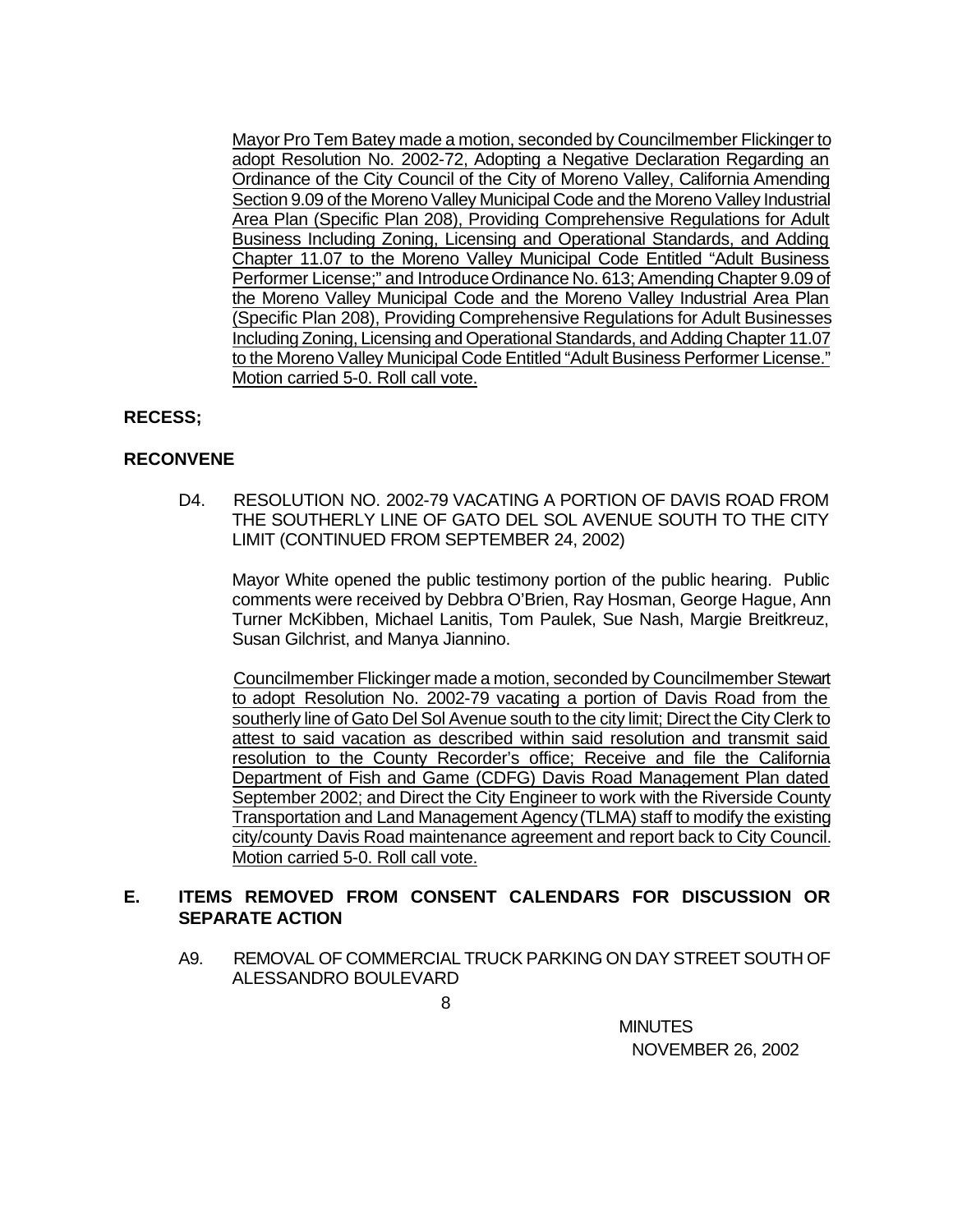It was moved by Mayor White, second by Councilmember Stewart to authorize the elimination of the 660-foot commercial-truck-parking designated area on the east side of Day Street, south of Alessandro Boulevard. The motion carried 3-2, Mayor Pro Tem Batey and Councilmember Flickinger opposed. Roll call vote.

# **F. REPORTS**

F1. CONSIDERATION OF THE PLANNING COMMISSION'S JULY 25, 2002 APPROVAL RECOMMENDATION OF A GENERAL PLAN AMENDMENT (PA02- 0024), AND A ZONE CHANGE (PA02-0023) FROM THE CURRENT R5 ZONE TO THE R10 ZONE, AND A PLOT PLAN FOR A SENIOR CITIZEN APARTMENT PROJECT (PA02-0022) TO BE LOCATED ON 9.39 ACRES LOCATED ON THE NORTH SIDE OF COTTONWOOD AVE. AND EAST OF PERRIS BLVD. AT WATSON WAY AS A SENIOR HOUSING PROJECT, THE PROPOSED PLOT PLAN QUALIFIES FOR A 100% DENSITY BONUS (ORDINANCE NO. 606, RESOLUTION NOS. 2002-57 AND 2002-58)(CONTINUED FROM OCTOBER 8, 2002)

Mayor White opened the agenda item for public comments.

Pete Bleckert, Address Matter of Record

1) Questioned whether power would be underground and if curb and gutter could be extended to Cottonwood

Jeri Roberts, Tacoma Street

- 1) Voiced opposition to traffic and asked that the item be reopened for public comment from residents who will be affected.
- 2) Objected to the small parcel sizes

Councilmember Stewart made a motion, seconded by Councilmember West to Adopt a Negative Declaration for a General Plan Amendment (PA02-0024), a Zone Change (PA02-0023), and a Plot Plan for a senior citizen apartment project (PA02-0022), in that this application will not result in significant environmental impacts. Motion carried 4-1, Mayor Pro Tem Batey opposed. Roll call vote. Motion carried 4-1, Mayor Pro Tem Batey opposed. Roll call vote.

Councilmember Stewart made a motion, seconded by Councilmember West to Adopt City Council Resolution No. 2002-57 approving a General Plan Amendment (PA02-0022), based on the findings in the Resolution, and the Revised General Plan Map Attached to the Resolution as Exhibit 1. Motion carried 4-1, Mayor Pro Tem Batey opposed. Roll call vote.

Resolution No. 2002-57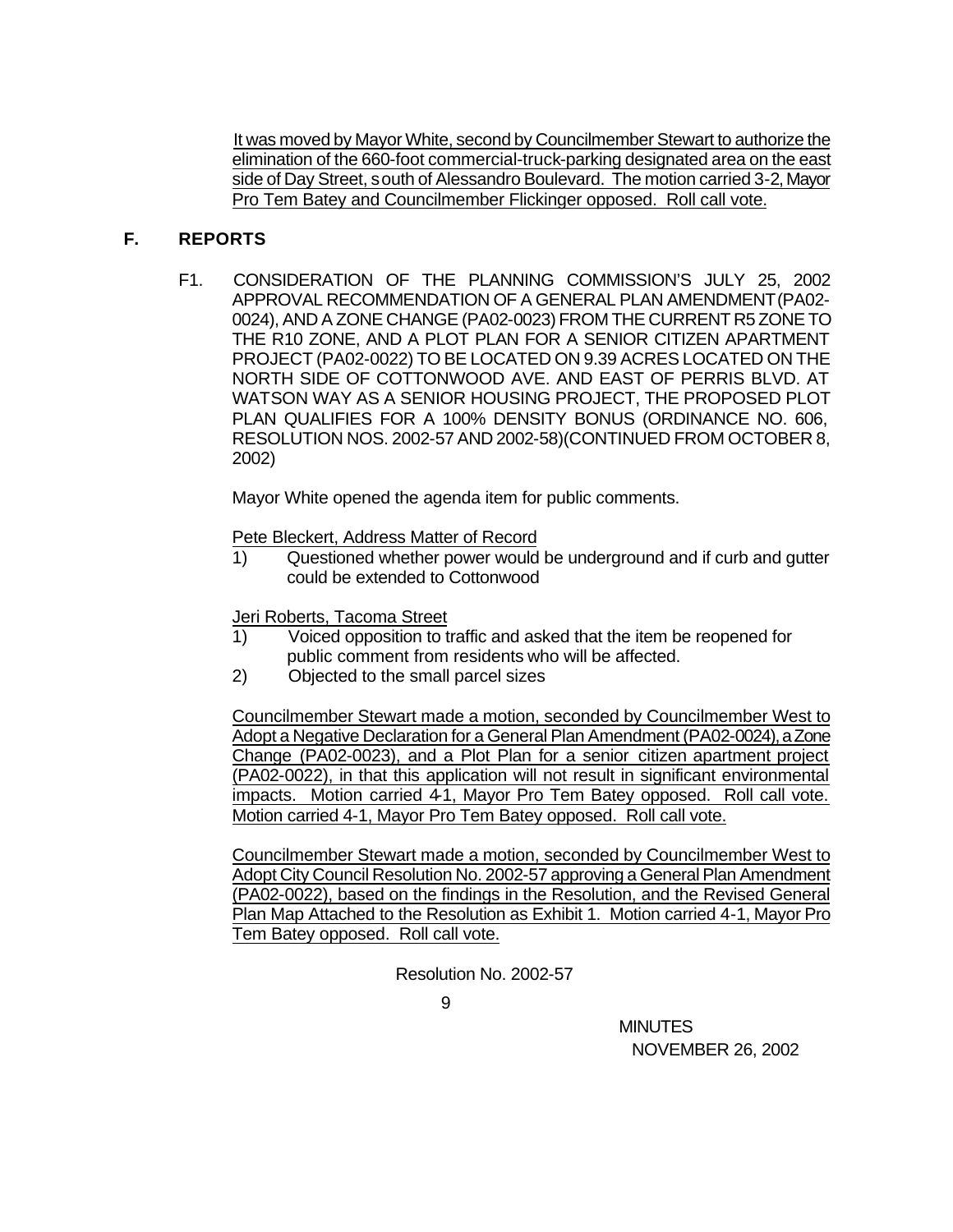A Resolution of the City Council of the City of Moreno Valley, California, Approving a General Plan Amendment (PA02-0024) Changing the Land Use Designation from Residential 5 to Residential 10 for 9.39 Acres Located on the North Side of Cottonwood Avenue and East of Perris Boulevard at Watson Way

Councilmember Stewart made a motion, seconded by Councilmember West to Introduce City Council Ordinance No. 606 approving a Zone Change (PA02-0023), based on the findings in the Ordinance, and the revised Zoning Map attached to the ordinance as Exhibit1. The motion carried 41, Mayor Pro Tem Batey opposed. Roll call vote.

# Ordinance No. 606

An Ordinance of the City Council of the City of Moreno Valley, California, Approving a Zone Change (PA02-0023), From R5 to R10 for 9.39 Acres Located on the North Side of Cottonwood Avenue and East of Perris Boulevard at Watson Way

Councilmember Stewart made a motion, seconded by Councilmember West to Adopt City Council Resolution No. 2002-58 approving Plot Plan PA02-0022 for a senior citizen apartment project, based on the findings in the Resolution, and the conditions as attached to the resolution as Exhibit 1. Motion carried 4-1, Mayor Pro Tem Batey opposed. Roll call vote.

### Resolution No. 2002-58

A Resolution of the City Council of the City of Moreno Valley, California, Approving Plot Plan PA02-0022 for a 174-Unit Senior Citizen Apartment Project to be Located on the North Side of Cottonwood Avenue and East of Perris Boulevard at Watson Way

# F2. APPOINTMENTS TO THE LIBRARY ADVISORY BOARD

Mayor White opened the agenda item for public comments; there being none, public comments were closed.

Councilmember Stewart made a motion, seconded by Councilmember West to Appoint Rick Adams to the Library Advisory Board with a term expiring June 30, 2005; and Appoint Duncan L. Dieterly to the Library Advisory Board with a term expiring June 30, 2005; and Appoint Vincent M. Lopez to the Library Advisory Board with a term expiring June 30, 2005. The motion carried 5-0.

F3. APPOINTMENTS TO THE SENIOR CITIZENS ADVISORY COMMITTEE AND ECOLOGICAL PROTECTION ADVISORY COMMITTEE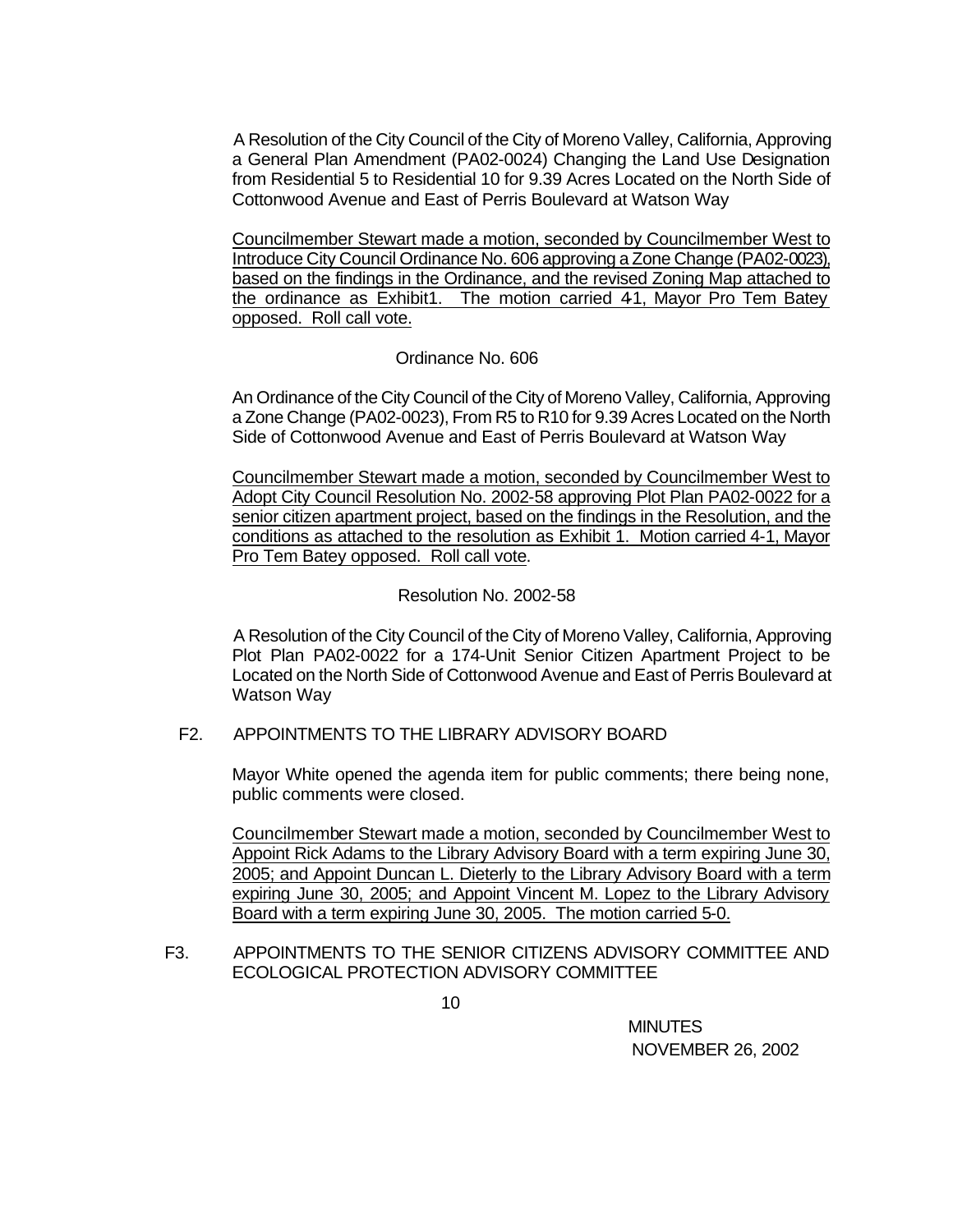Mayor White opened the agenda item for public comments; there being none, public comments were closed.

Councilmember Stewart made a motion, seconded by Councilmember West to Appoint Donald J. Mac Isaac to the Senior Citizens Advisory Committee with a term expiring June 30, 2003; and Appoint Thomas D. Hines to the Ecological Protection Advisory Committee with a term expiring June 30, 2004. The motion carried 5-0.

## F4. APPOINTMENT TO THE TRAFFIC SAFETY ADVISORY COMMITTEE

Mayor White opened the agenda item for public comments; there being none, public comments were closed.

Councilmember Stewart made a motion, seconded by Councilmember West to Appoint Dennis Houser to the Traffic Safety Advisory Committee for a term expiring June 30, 2003. Motion carried 5-0.

F5. CITY MANAGER'S REPORT (Informational Oral Presentation – not for Council action)

Mayor White opened the agenda item for public comments; there being none, public comments were closed.

# **G. LEGISLATIVE ACTIONS**

ORDINANCES - 1ST READING AND INTRODUCTION

### G1. CSD ORDINANCE INCREASING AND ESTABLISHING FEES

Mayor White opened the agenda item for public comments; there being none, public comments were closed.

Mayor Pro Tem Batey made a motion, seconded by Councilmember West to continue CSD Ordinance Increasing and Establishing Fees to December 10, 2002. Motion carried 5-0.

G2. INTRODUCTION OF ORDINANCE NO. 614 PROHIBITING DUMPING OF REFUSE AND OTHER MATERIALS ON PUBLIC AND PRIVATE PROPERTY

Mayor White opened the agenda item for public comments; there being none, public comments were closed.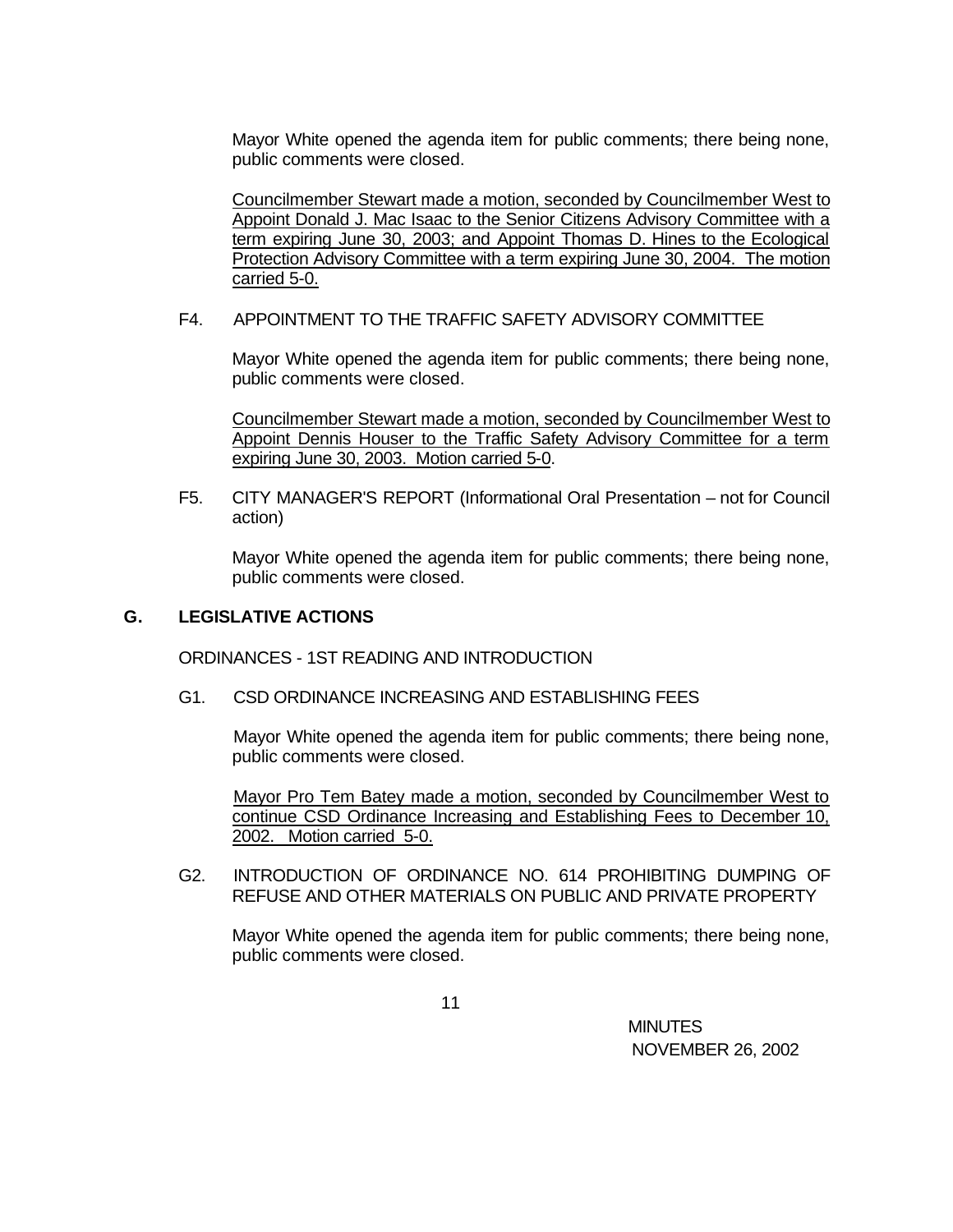Councilmember West made a motion seconded by Councilmember Flickinger to introduce Ordinance No. 614 prohibiting dumping of refuse and other materials on public and private property. The motion carried 5-0. Roll call vote.

## Ordinance No. 614

An Ordinance of the City Council of the City of Moreno Valley, California, Prohibiting Dumping of Refuse and Other Materials on Public and Private Property

Mayor White opened the agenda item for public comments; there being none, public comments were closed.

ORDINANCES - 2ND READING AND ADOPTION - NONE ORDINANCES - URGENCY ORDINANCES – NONE

#### **RESOLUTIONS**

#### G3. RESOLUTION FOR THE ABATEMENT OF PUBLIC NUISANCES

Mayor White opened the agenda item for public comments; there being none, public comments were closed.

Mayor Pro Tem Batey made a motion, seconded by Councilmember Stewart to adopt Resolution No. 2002-78 of the City of Moreno Valley, California, confirming assessments on certain real properties as outlined in the Property Assessment List for the abatement of nuisances. The motion carried 5-0. Roll call vote. Resolution No. 2002-78

 A Resolution of the City Council of the City of Moreno Valley, California, Confirming Statements of Costs Against Real Property Located in the City of Moreno Valley, for Abatements of Public Nuisances and Direction that Said Statements of Costs Constitute A Lien Upon Said Properties

PUBLIC COMMENTS **ON ANY SUBJECT NOT ON THE AGENDA** UNDER THE JURISDICTION OF THE CITY COUNCIL ARE AS FOLLOWS:

#### Ray Hosman, Address Matter of Record

- 1) Objected to increased fees in Moreno Valley
- 2) Support to local vendors should be given as is done by City of Riverside and County of Riverside
- 3) Stated it is time for the City to have its own police department

#### Daryl Terrell, Address matter of Record

1) Stated the tax burden on small business should be reduced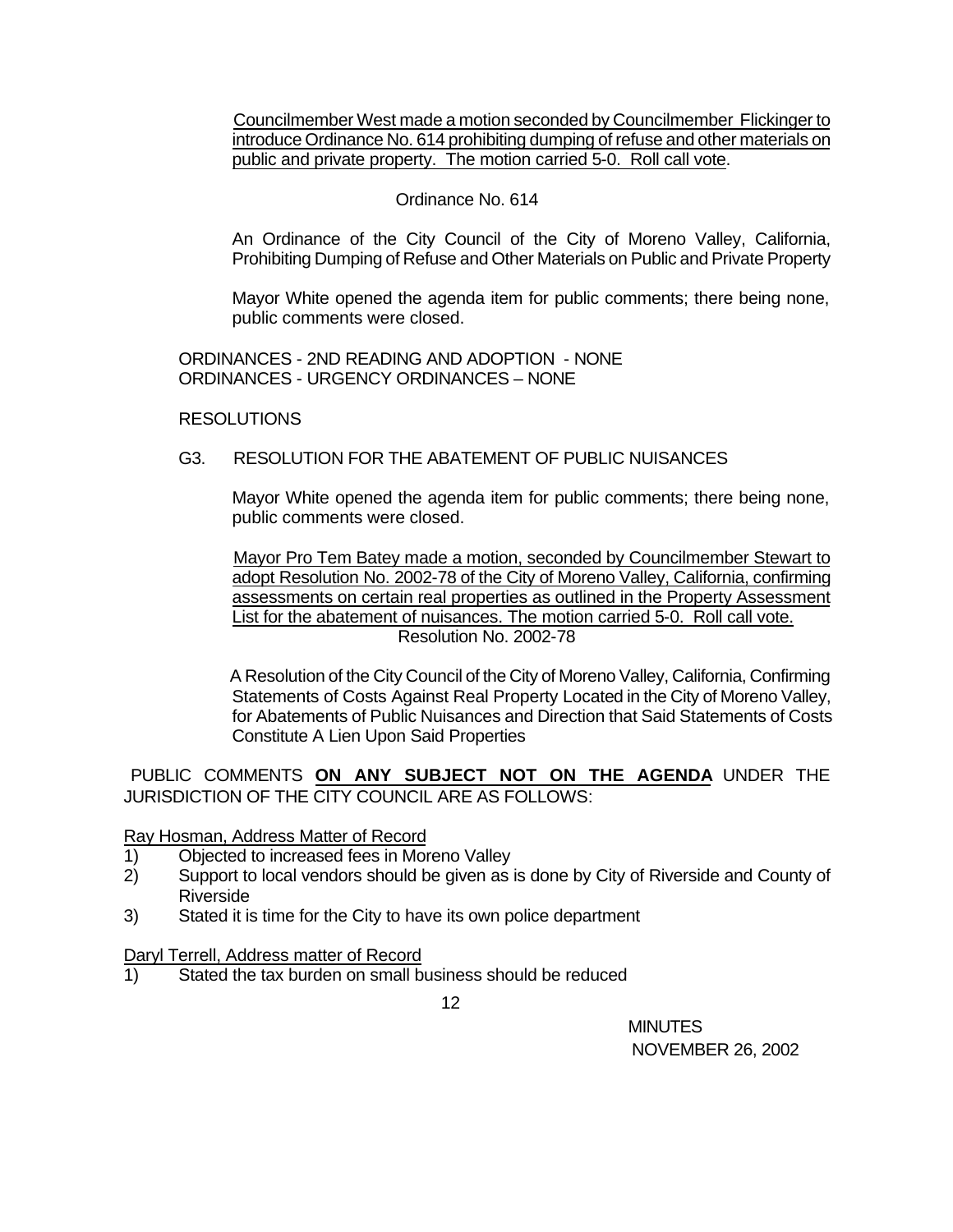# Michael Lanitis, 13237 Terry Court

- 1) Voiced objection to what he felt was not a nondenominational prayer
- 2) Requested a second podium where the next speaker could wait
- 3) Requested crossing guards for the school at JFK and Lasselle

# Priscilla Banks, 13560 Searson Drive

1) Stated she and others like her would continue to come to meetings and voice opinions.

# Pete Bleckert, Address Matter of Record

- 1) Objected to TUMF fees and what it would cost future residents
- 2) Stated it was time for the City to have their own police and fire departments

# **CLOSING COMMENTS AND/OR REPORTS OF THE CITY COUNCIL, COMMUNITY SERVICES DISTRICT, OR COMMUNITY REDEVELOPMENT AGENCY**

# Mayor Pro Tem Batey

- 1) Concerned with TUMF fees
- 2) Supported putting public safety services to a vote of the residents

# Councilmember Stewart

- 1) Thanked everyone who supported him for reelection
- 2) Met many people during the campaign who are supportive of the City's direction
- 3) Concerned with traffic issues in California
- 4) Objected to construction being conducted during the wind storm last week and thanked staff for their immediate response

Councilmember Flickinger

- 1) Announced that 130,000 new homes already approved for the unincorporated area southeast of Moreno Valley
- 2) Clarified that no middle schools or high schools receive crossing guards
- 3) Asked for support for discussion of preference for local vendors; supported by Mayor Pro Tem Batey and Councilmember Stewart

# Councilmember West

1) Thanked the Council for supporting the purchase of an aerial truck, additional bike lanes and crackdown on illegal dumping in District 3 via the dumping ordinance

# **ADJOURNMENT**

There being no further business to conduct, the meeting was adjourned at  $10:14$  p.m. by unanimous informal consent.